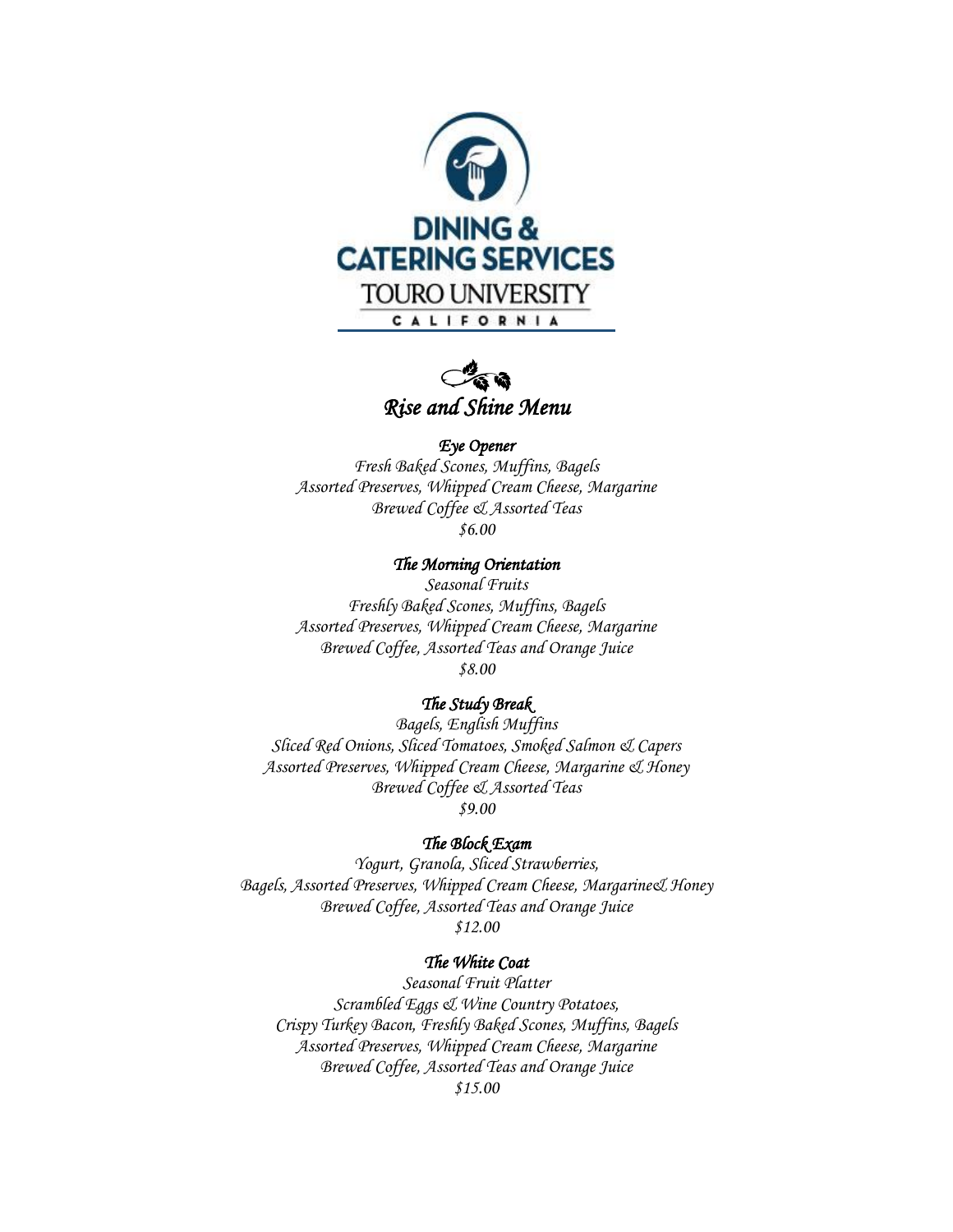## $C^2$  and *Hors d' Oeuvres Selections*

#### *Hand Passed*

*(Pricing Per Person) Tomato and Basil Bruschetta…..\$2.50 Curry Chicken Salad Crostini….\$2.50 Chicken Caesar Marinated Skewers…..\$4.00 Herb Marinated Chicken Satay…..\$4.50 Stuffed Mushroom Caps (Vegetarian)…..\$3.50 Bruschetta with Roasted Ratatouille(Vegetarian)…..\$3.00 Mini Latka with Caramelized Apple Chutney(Vegetarian)…. \$3.50 Mini Spinach and Mushroom Turnovers(Vegetarian)…\$3.50 Crispy Chicken Wings…..\$5.00 Chicken Satay with Cilantro-Peanut Dipping Sauce and Toasted Sesame Seeds…..\$4.00 Grilled Chicken Pesto on Toast Points…..\$4.00 Petite Salmon Tartare on a Wonton Crisp…..\$5.00 Teriyaki Meat Balls…..\$3.50 Risotto Fritters with a Light Marinara Sauce…..\$3.50 Seasonal Fruit Skewers with a simple Syrup Glaze…..\$4.00 Beef Satay with Sweet-Soy Glaze…..\$4.50 Kabab Koobideh (Persian Ground Lamb Kabob)…..\$6.00 Moroccan Salmon Cakes….Market Price Krab Cakes…..Market Price*

#### *Display Platters (Pricing based on 100 People)*

*Chilled Poached Salmon with Cucumber and Zesty Sour Cream Sauce…..\$375.00 Grilled Vegetable with Crostini and House made Ranch Dressing…..\$200.00 Roasted Turkey and Basil Pesto Wrap…….\$300.00 Pico de Gallo and Guacamole with Chips…..\$200.00 Roasted Garlic Hummus served with House Made Pita Chips…..\$250.00 Grilled and Roasted Vegetable Wrap……\$100.00 Mini Beef Wellington with Horseradish Sauce…..\$375.00 Vegetable Crudités…..\$200.00 Antipasto Platter…..\$400.00 Smoked Salmon Platter served with Whipped Cream Cheese, Red Onions, Capers and Crostini…..\$300.00*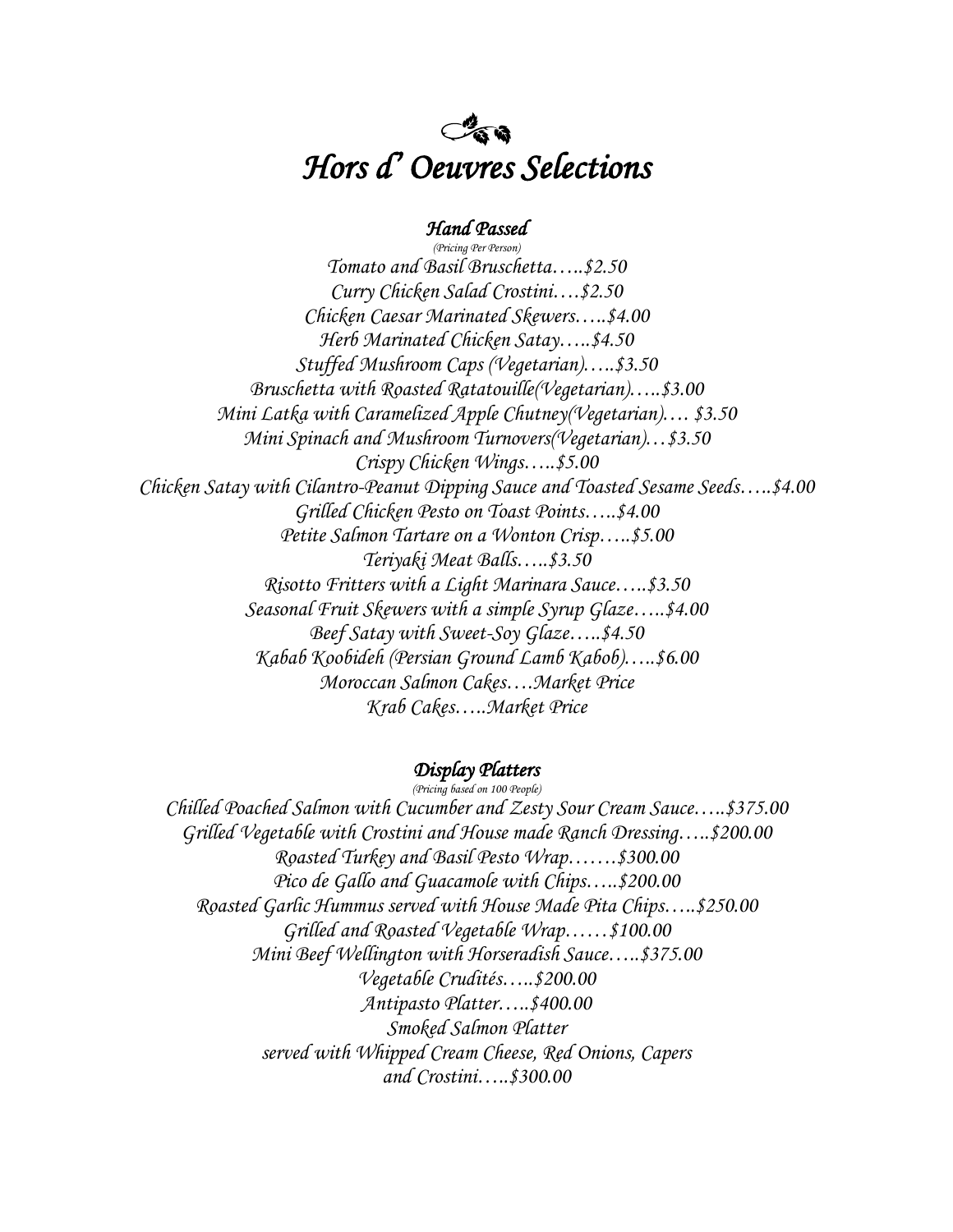

#### *Italian Buffet*

*Tossed Caesar Salad with Herb Croutons and Tangy Dressing Chef's Choice Hot Pasta with Marinara Sauce Italian Vegetables and Garlic Bread*

*Baked Lasagna* 

*Layers of Meat, Pasta, Ricotto and Marinara Chicken Picatta Lemon Infused Cream Sauce and Capers Chicken Marsala Chicken Parmesan Salmon Salmilino* 

*One Entrée…..\$15.00, Two Entrée…..\$30.00, Three Entrée…..\$45.00*

#### *Indian Buffet*

*(Includes Two Appetizers, choose Two Entrée's, Starch and Vegetable and Bread)*

*Vegetable Samosa A mixture of Corn, Peas, and Potato Seasoned with Coriander, Cumin, Mongo Powder and more all filling a Triangle Phyllo Crust Puffy Poori Crispy Poofy Poori filled with Zesty Tamarind Sauce*

*(Choose Two Entrée's)*

## *Chicken Tikka Masala*

*Chicken Thighs Marinated in a Yogurt Lemon and Spices baked and topped with a Creamy Tomato Gram Masala Sauce*

#### *Dakshin Fenugreek*

*Marinated Salmon braised in Coconut Milk*

## *Malvan Halibut*

*Seared Halibut topped with an Herbaceous Green Sauce*

*Lamb Maharaja* 

*Lamb Maharaja topped with Almonds and Caramelized Onion*

*Vegetable Kofta Curry*

*A Vegetarian mix seasoned with Gram Flour, Sugar, and Cilantro with a Spicy Yogurt Sauce*

*Basmati Rice*

*Soaked and Steamed White Rice*

#### *Raita*

*Classic Cucumber and Yogurt Side*

*Naan*

*Traditional Flat Bread. You may choose from Regular, Garlic, Mint Paneer, Cilantro & Garlic, or Onion and Red Pepper Flakes\$ 40.00 per person*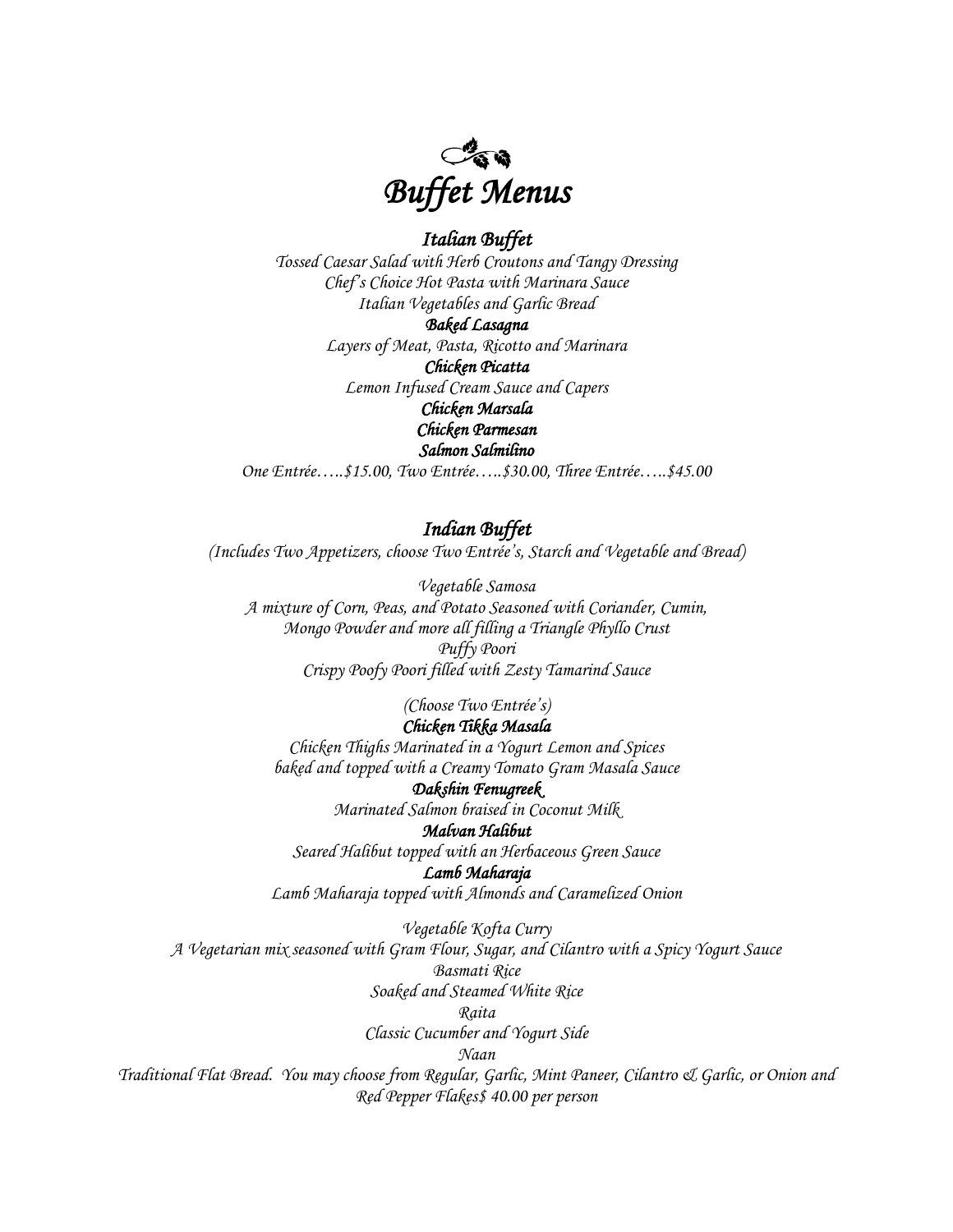$C^2$  and

## *South of the Border*

*Fresh Salsa with Fresh Tortilla Chips Spanish Rice and Beans Cheese Enchiladas with Tomatillo Beef Fajitas with Guacamole, Salsa, Sour Cream, Shredded Cheese and Diced Tomatoes Tortillas \$35.00*

#### *Deli Buffet*

*(Choose Two Salads) Traditional Caesar Salad Mixed Greens with Candied Pecans & Sweet Balsamic Vinaigrette Asian Slaw Macaroni Salad Potato Salad*

> *(Choose Two Meats) Slow Roasted Turkey Breast Slow Roasted Beef Corned Beef Tuna Salad*

> > *Assorted Breads*

*Served with Green leaf Lettuce Sliced Red Onions, Sliced Tomatoes, Pickles, Mayonnaise & Sweet-Dijon Spread*

> *(Choose one) Assorted Cookies Double Chocolate Brownies \$25.00*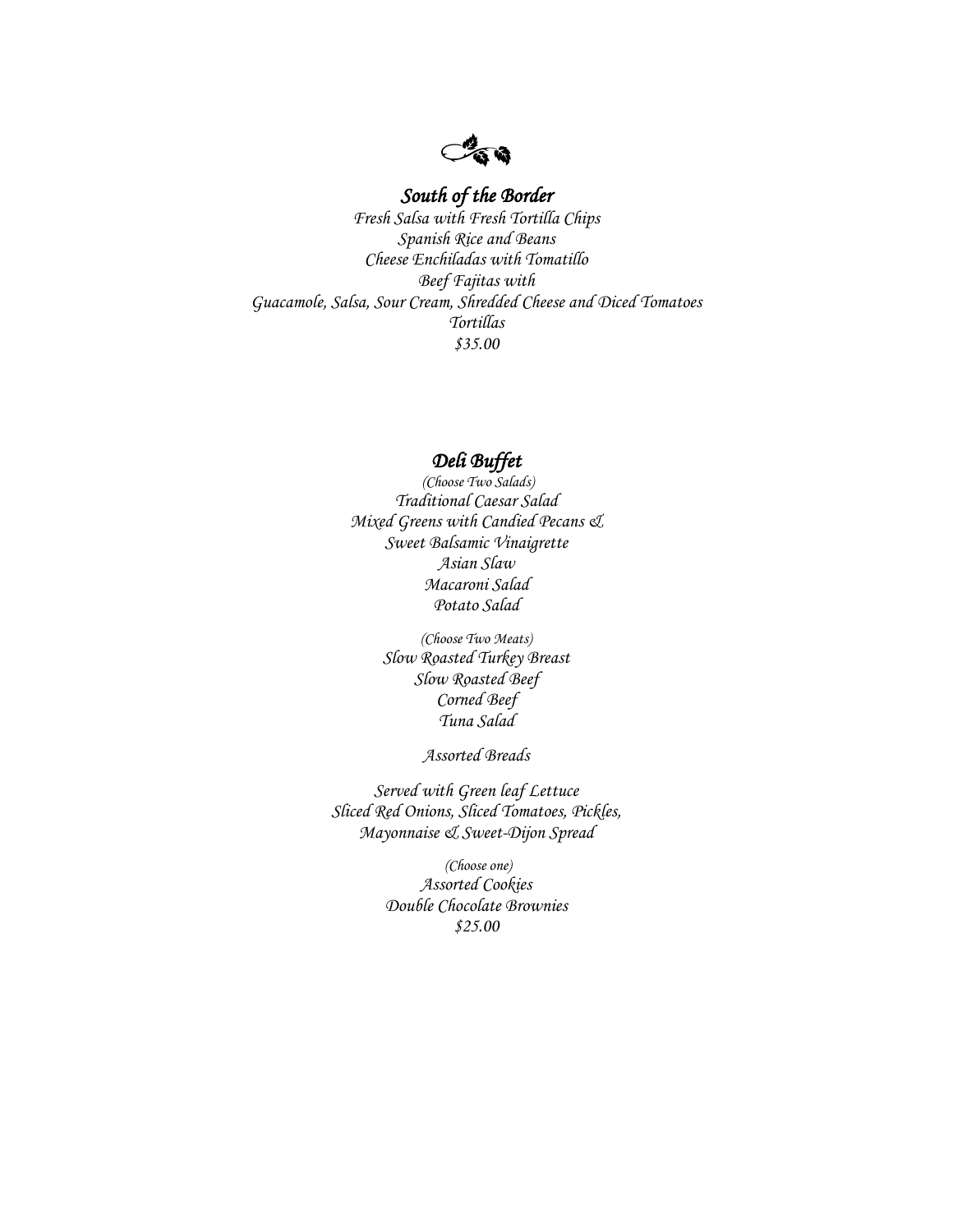

## *Thai Buffet*

*Corn Cakes with a Sweet and Sour Glaze*

*Mango Salad*

*(Choose one) Spiced BBQ Chicken Breast with a Sweet and Sour BBQ Sauce Poached Salmon Curry* 

> *Vegetable Stir Fry Rice \$35.00*

## *Filipino Buffet Package Hors d' Oeuvres*

*Lumpia* 

*Phillo rolled Chicken served with a Sweet and Sour Sauce*

*Entrée* 

*(choose Two) Pescado al Horno Baked Seasoned Red Snapper topped with Tomato and Roasted Red Pepper Sauce Pocherong Baka*

*Stewed dish of Beef, Plantain, Chick Peas and Green Beans mixed with an Eggplant and Sweet Potato Sauce Adobong Manok*

*Classic Chicken Adobo – Roasted Chicken with a Vinegar and Soy Sauce*

*Sides* 

*Pancit Chicken tossed with a mixture of Vegetables and finished with Cantonese Noodles Pinakbet Sauteed Vegetables served*

*Dessert* 

*Maruya Banana Fritters \$45.00*

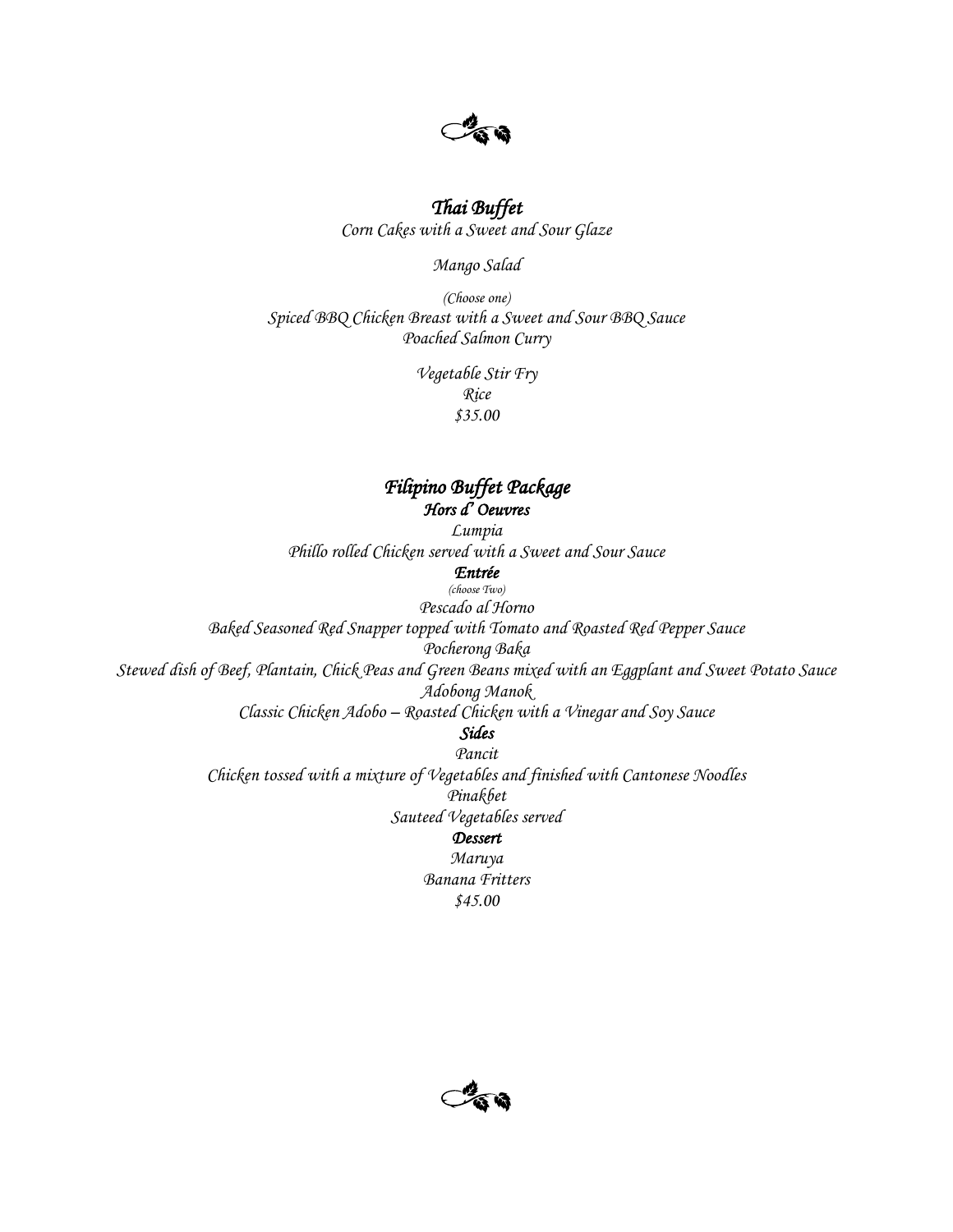#### *Asian Buffet*

*Asian Mixed Green Salad with Vinaigrette Dressing Sesame Steamed Bok Choy Asian Marinated Beef Stir Fry Grilled Orange Chicken Steamed Rice Steamed Broccoli mixed with Green Onions and Cherry Tomatoes \$35.00*

#### *Touro University Buffet*

*Salads (choose Two): Mixed Greens with Balsamic Vinaigrette, Tossed Caesar Salad, Broccoli Salad, Pasta Salad, Cole Slaw, Mixed Greens with Candied Walnut sand Balsamic Vinaigrette, Fresh Fruit Salad*

#### *Entrée Selections:*

*Herb Roasted Salmon in a Lemon Caper Glaze Grilled Citrus Herb Chicken Slow Braised Peppercorn Brisket served in Rich Pan Gravy Chicken Dijonaise Lightly Breaded with a Dijon Cream Sauce Grilled Salmon with a Green Goddess Dressing*

#### *Buffet Includes:*

*Choice of two Sides Pasta with choice of Marinera or Basil Pesto Sauce Wild Rice Pilaf or Garlic Mashed Potatoes Vegetable Du Jour Rolls and Margarine Coffee Station*

*Two Entrée Buffet…..\$45.00*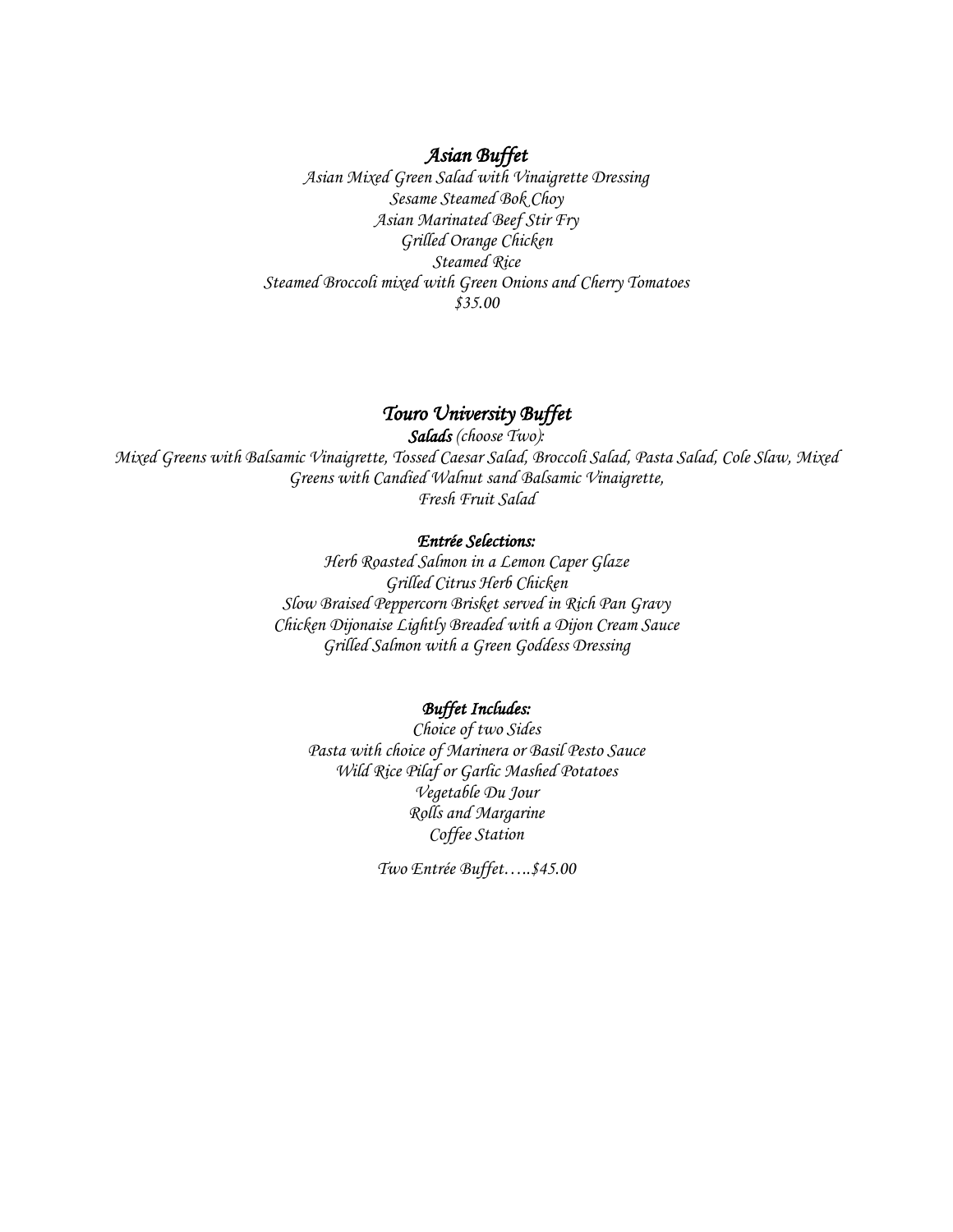

#### *Carving Station*

*Includes Attendant ~ served with appropriate Condiments and Rolls ~ Priced per person)*

*Carving Station with Roast Turkey …. \$20.00 Carving Station with Flank Steak …. \$30.00 Carving Station with Beef Brisket …. \$4.00 Carving Station with Prime Rib …. \$50.00*

*Mashed Potato Station…. \$6.00 Mashed Potatoes, Tofutti Sour Cream, Chives, Cheddar Cheese, Turkey Bacon and Margarine*

> *Salad Station…..\$5.00 Caesar Salad, Mixed Greens, Romaine Lettuce, Candied Walnuts, and choice of Two Dressing add Chicken……6.50*

*Make your own Taco Bar…. \$7.00 Corn or Flour Tortillas, Grilled Chipotle Chicken, Ground Beef, Shredded Lettuce, Cheese, Tomatoes and Sour Cream*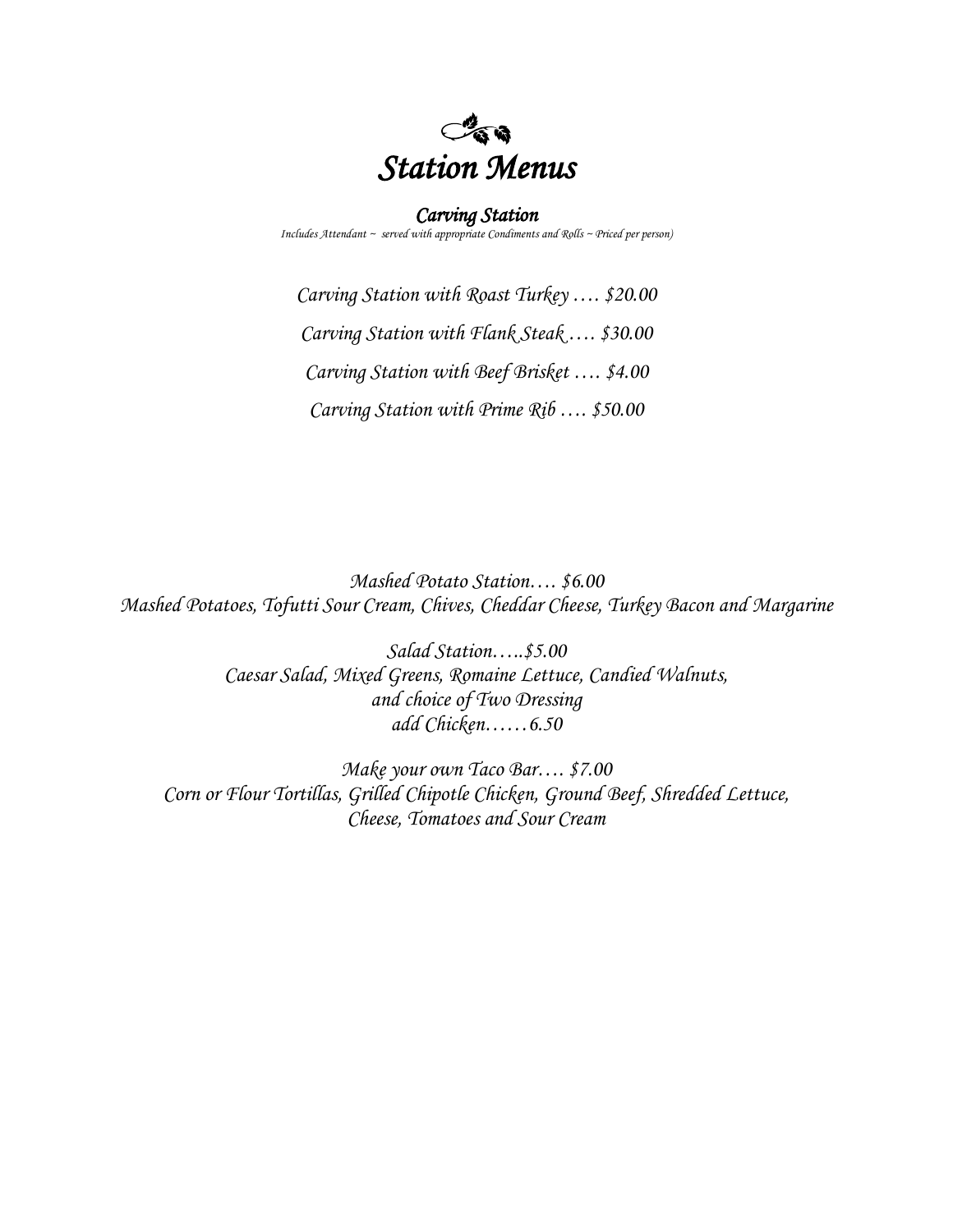## *Dessert Packages*

*Break Time #1* 

*Your Choice of Two Flavors of Tracy's Famous Cookies Fruit Salad Bottled Waters and Soda…. \$5*

#### *Break Time #2*

*Assorted Cookies and Brownies, Fruit Salad Bottled Water and Soda…. \$9*

## *Break Time #3*

*Granola Bar, Trail Mix, Fruit Salad Bottled Water and Soda….\$9*

## *Sweet Table (minimum order for 25)*

*Chocolate Dipped Strawberries, Cake Pops, Eclairs, Cream Puff, Touro's, Sweet & Savory Mixed Nuts \$9.50*

## *Chocolate Fountain*

*Choice of Four of the following Dipping Items Strawberries Pound Cake Pineapple Cantaloupe Honeydew /Bananas \$10*

#### *Ice Cream Sundae Bar*

*Vanilla, Chocolate and Strawberry Ice Cream With Assorted Syrups and Toppings…. \$6*

## *Sheet Cakes Of your choice*

*Double Chocolate Cake Strawberry short Cake Lemon Cake Carrot Cake White Cake Full Sheet cake \$200 Half Sheet Cake \$100*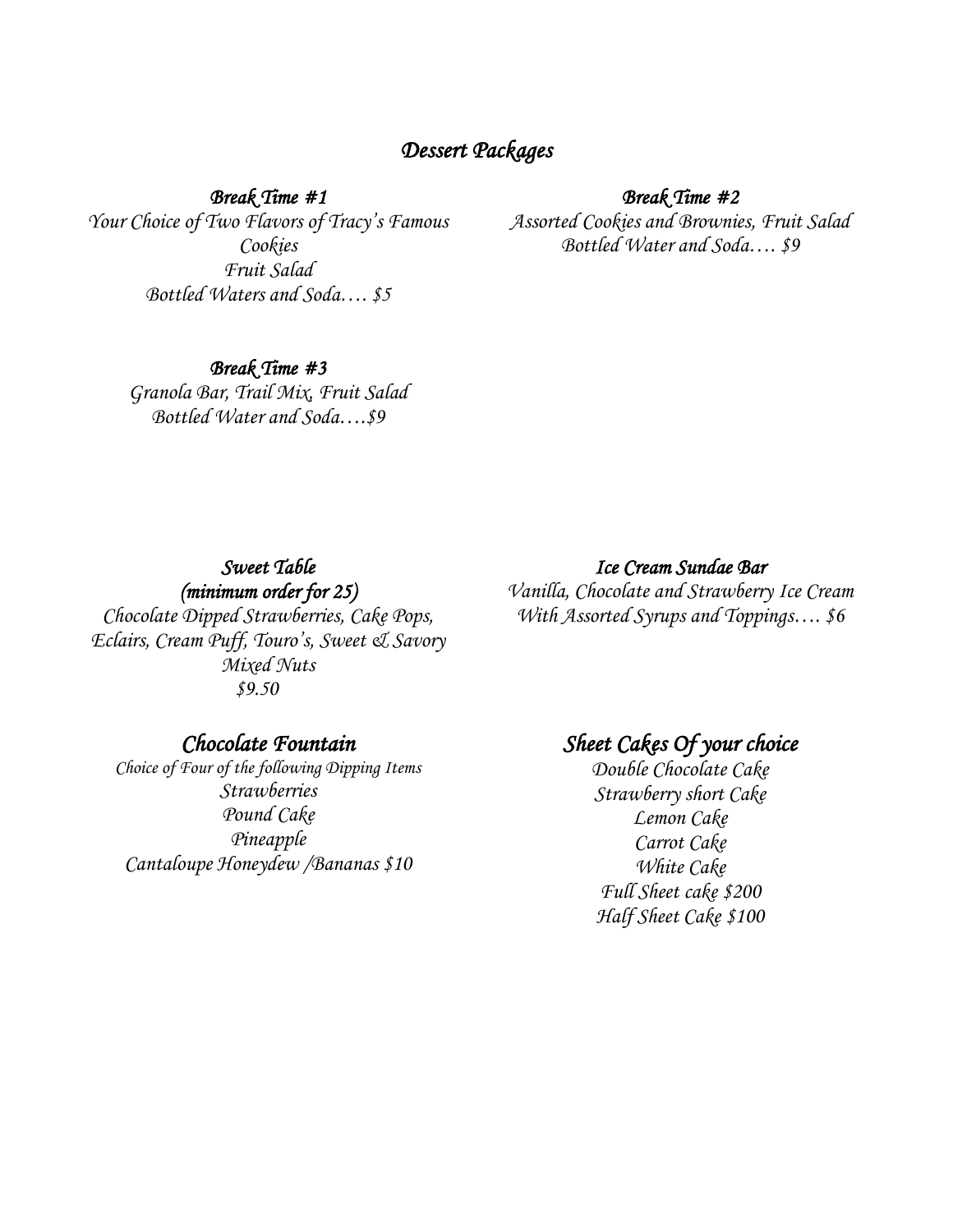## *Box Lunches*

 *Includes Water, Whole fruit, Chips, and a Cookie Choice of bread: Whole Wheat, Ciabatta, kaiser Roll, French Baguette, Hoagie, Flour Tortilla, Gluten Free Wraps are extra \$1.00* 

 *Roast Turkey Sandwich...\$13.00 Roast Beef Sandwich …\$ 15.00 Pastrami Sandwich …. \$ 12.00 Tuna Salad Sandwich ...\$ 12.50 Egg Salad sandwich …. \$ 11.00 Spring Mix Topped with Grilled Vegetables or Roasted Tofu…\$ 12.00 Spring Mix Topped with Grilled Chicken …. \$ 14.00 Spring Mix Topped with Seared Salmon …\$ 15.00*

## *Ala Carte Beverages*

 *Bottled Water…\$1.50 Snapple …. \$2.00 Glass Bottle Coca Cola…\$ 3.25 Orange Juice…. \$3.00 Coffee Reg or Decaf …. \$ 1.35 Per Person Hot Water with Assorted Tea…\$ 1.35 Per Person Dispensed Iced Tea…. \$ 1.25 Per Person*

## *Ala Carte Breakfast Offering*

 *Scones …\$2.00 Muffins…\$ 1.70 Bagels…\$ 1.70 Assorted Danish…\$ 1.70 Fruit Platter…\$2.10 Fruit salad…\$1.80 Breakfast Burritos …\$ 4.00 Hardboiled Eggs …\$ 1.20 Yogurt…\$1.25 Granola Bars… \$ 1.25*